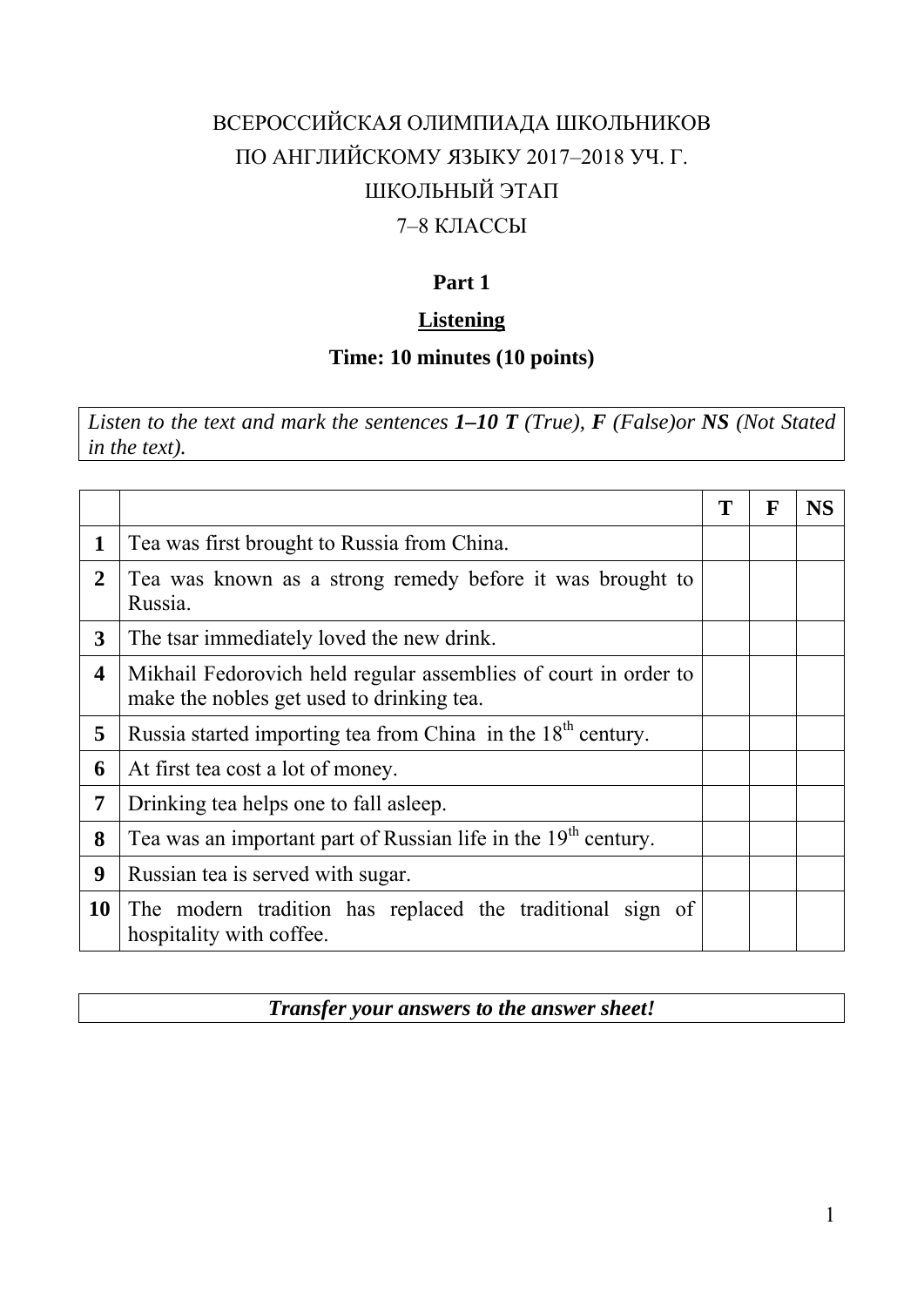#### **Part 2**

## **Reading**

#### **Time: 20 minutes (20 points)**

#### **Task 1**

*Read the passage about Lake Vostok. There are seven words with a letter and an asterisk (\*) beside them. This symbol is used in scientific texts to provide explanations for non-scientific readers. Match each explanation below (1–7) with the correct letter A–G from the passage.* 

- **1**. *\*\_\_\_\_\_*An inspection or investigation of an area, often used for making maps.
- **2**. \* Causing harmful effect and damaging the purity of something.
- **3**. \* A machine that is automatically programmed to perform a number of tasks, often dangerous or boring ones.
- **4**. \*\_\_\_\_\_A way of using radio signals on a screen to look at things that cannot normally be seen.
- **5**. \* Very small organisms that live in the air, water, soil, plants and animals.
- **6**. \*\_\_\_\_\_A settlement in a distant part of a country, used for trading, military or scientific purposes.
- **7**. \* A tool or machine used to make holes in something

Lake Vostok lies about 1,500 kilometres east of the South Pole, near Russia's Vostok station, a scientific outpost**\* (A)** that has experienced the lowest temperatures ever recorded on Earth: minus 89.2̊ C.

What is unique about this lake is that nobody has ever set foot on its shores. Like the oceans of the planet Jupiter's moon Europa, it is completely covered by ice.

The first person to realise the existence of Lake Vostok was the Russian geographer, Andrei Kapitsa. While flying over this frozen region in 1960, he noticed an unusually flat area and thought there might be a lake under the ice. However, his suggestions were not taken seriously at the time and it was only after a British-led survey**\* (B)** used radar**\* (C)**, that it became clear that there was water there.

Lake Vostok's ice covering is 4 kilometres thick, its water is up to 500 metres deep and it has been completely covered in this way for at least one million years. In 1988 special hot-water drills**\* (D)** were used to get through the ice to within 120 metres of the lake. Work then stopped to avoid pollution**\* (E)**. Samples were taken from the ice and found to contain living bacteria**\* (F)** and even some grains.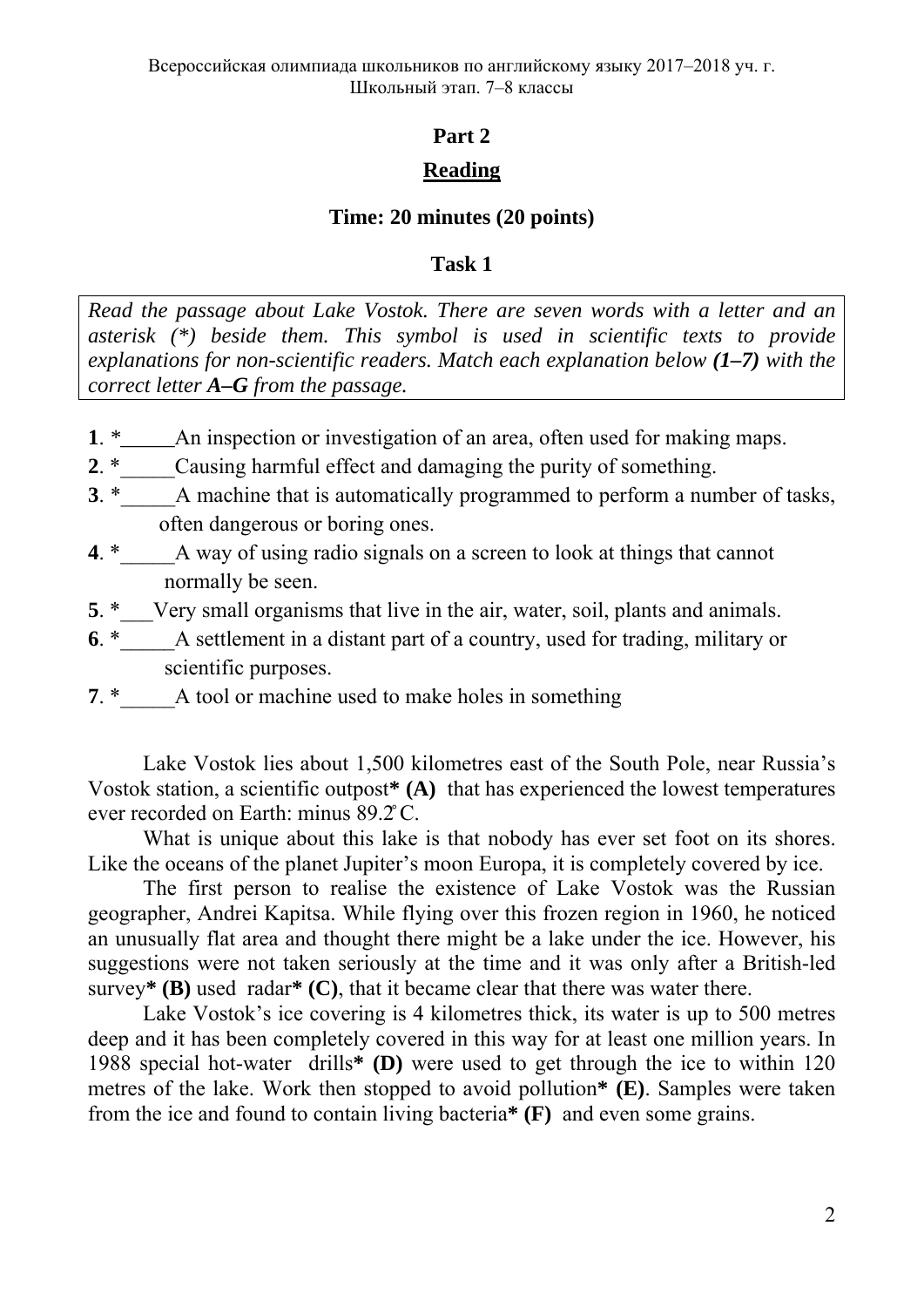Scientists now want to send a robot**\*(G)** down to explore and search for signs of life. If life can exist in this lake covered by ice, maybe it can also exist in the icecovered oceans of Jupiter's moon.

*Now choose the best way a–d of completing each sentence 8–10 according to the information in the passage.* 

- **8**. What makes Lake Vostok different from other lakes is that it is
	- a) so near the South Pole.
	- b) on Jupiter's moon, Europa.
	- c) being explored by robots.
	- d) completely covered by ice.

**9**. Nobody has yet got through to the waters of the lake because

- a) the ice is too thick.
- b) they are afraid of polluting it.
- c) they are worried about disease from the bacteria.
- d) you can only see the lake on radar.
- **10**. Lake Vostok could be a very important scientific discovery as it could show
	- a) how life can survive in extreme conditions.
	- b) how long Earth has existed.
	- c) how robots work.
	- d) how scientists write reports on their discoveries.

## **Task 2**

*Read the text and then match the beginnings 11–20 with the endings A–L according to the text. There are two extra endings.* 

## **You're Welcome**

*Bill Bryson, an American writer who had lived in Britain for ten years, returned to the USA to rediscover his homeland. He borrowed his mother's old Chevrolet and drove 13,978 miles through 38 states, keeping mainly to side roads and small towns. This is Bryson's description of a meal in a town called Littleton in New Hampshire.*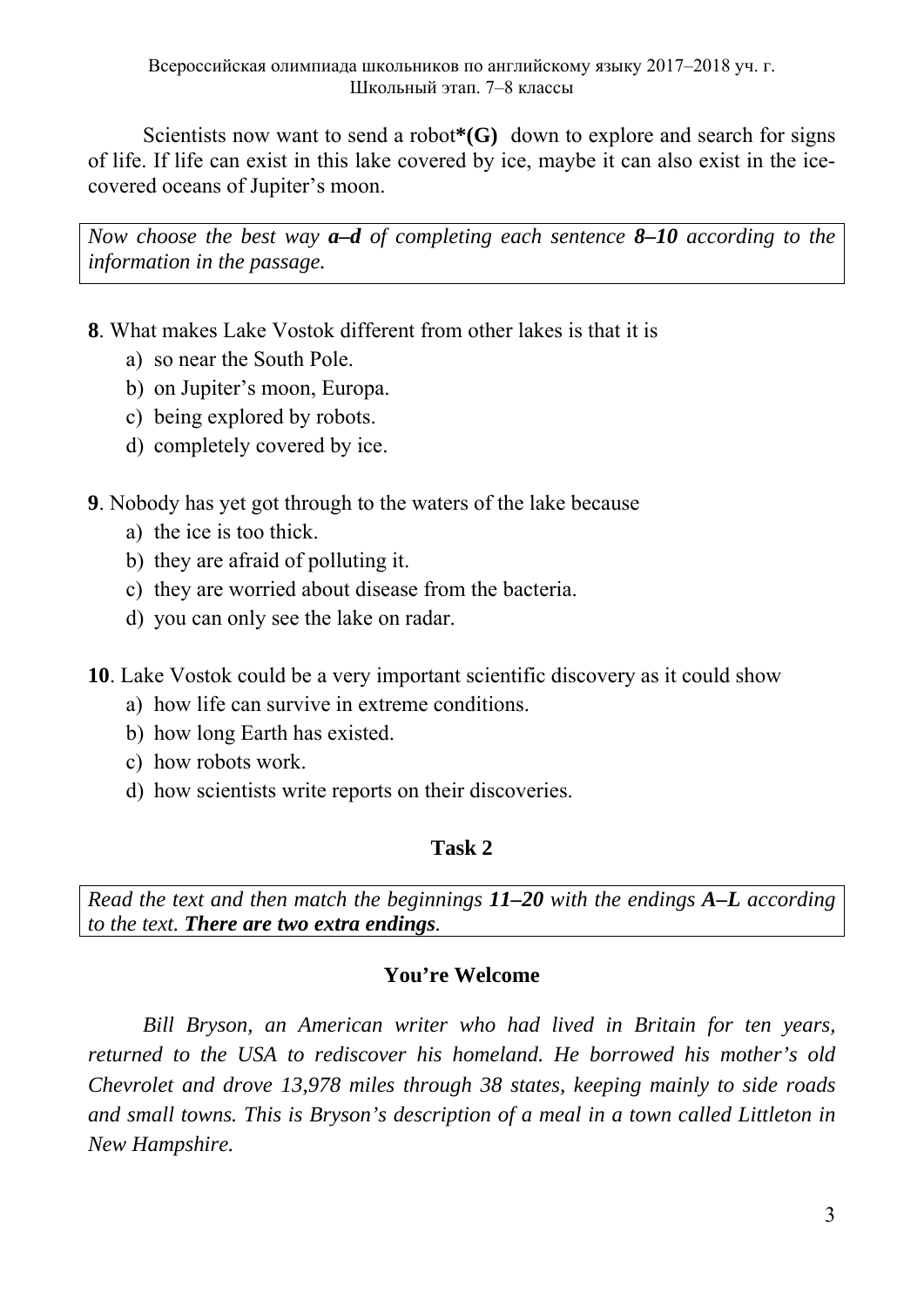It was the friendliest little place I had ever seen. I went into the *Topic of the Town* restaurant. The other customers smiled at me, the lady at the cash register showed me where to put my jacket, and the waitress, a plump little lady, couldn't do enough for me.

 She brought me a menu and I made the mistake of saying thank you. "You're welcome," she said. Once you start this there's no stopping. She came and wiped the table with a damp cloth. "Thank you," I said. "You're welcome," she said. She brought me some cutlery wrapped in a paper napkin. I hesitated but I couldn't stop myself. "Thank you," I said. "You're welcome," she said.

 I ordered the fried chicken special. As I waited I became uncomfortably aware that the people at the next table were watching me and smiling at me in a slightly crazy way. The waitress was watching me too. Every few minutes she came over and asked if everything was all right. Then she filled my glass with iced water and told me my food would only be a minute.

"Thank you," I said.

"You're welcome," she said.

 Finally the waitress came out of the kitchen with a tray the size of a table-top and started putting plates of food in front of me – soup, a salad, a plate of chicken, a basket of hot bread rolls. It all looked delicious. Suddenly I realized I was starving.

The waitress wanted to know if she could get me anything else.

 "No, this is just fine, thank you." I answered with my knife and fork ready to attack the food.

"Would you like some ketchup?"

"No, thank you."

"Would you like some more dressing for your salad?"

"No, thank you."

"Have you got enough gravy?"

 There was enough gravy to drown a horse. "Yes, plenty of gravy, thank you." "How about a cup of coffee?"

"Really I'm fine."

"You're sure there's nothing I can do for you?"

 "Well, you might just push off and let me eat my dinner," I wanted to say, but I didn't of course. I just smiled sweetly and said no thank you.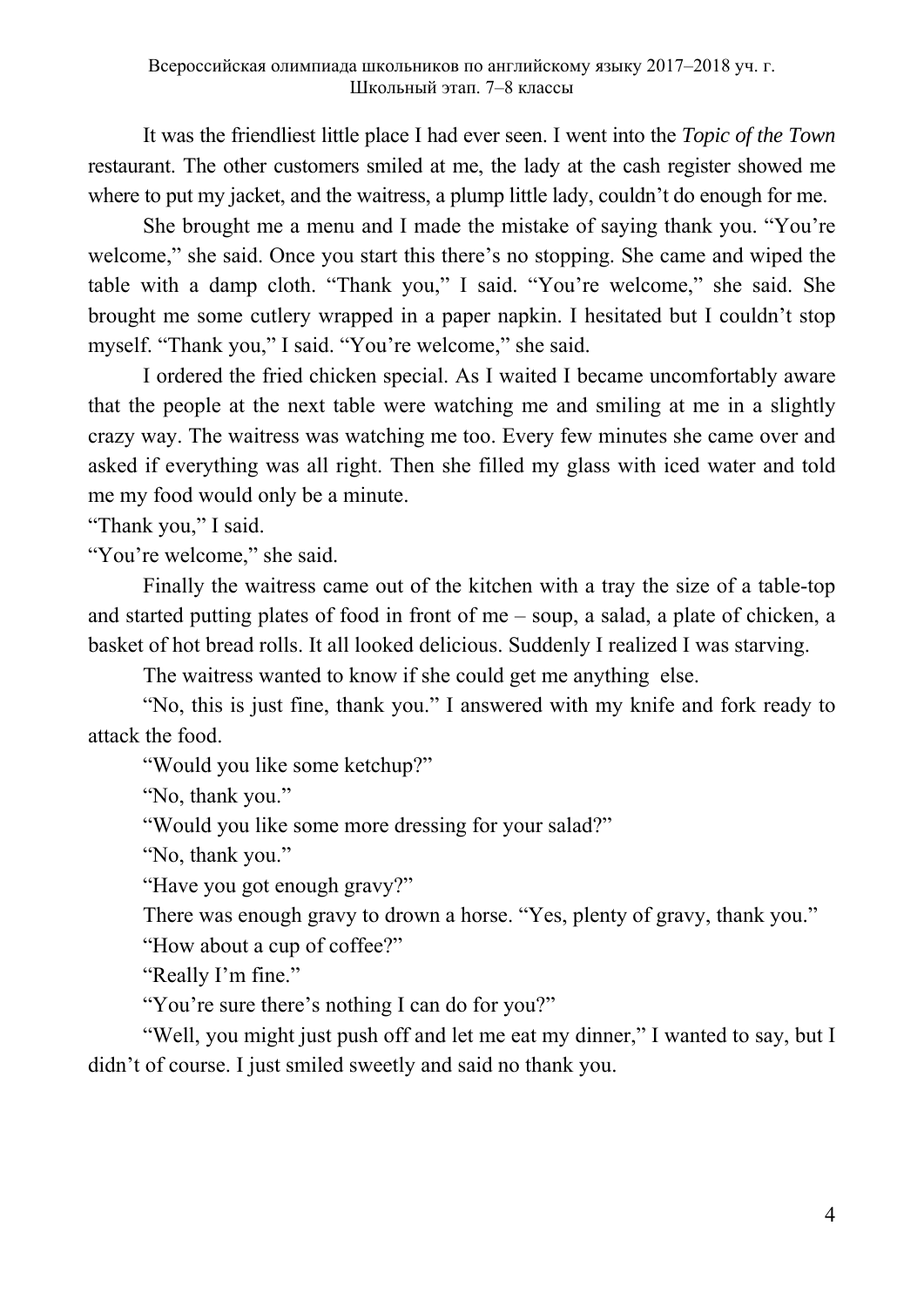| 11 | After living abroad for a long time,<br>Bryson wanted to   | $\mathbf{A}$ | bring him some coffee.         |
|----|------------------------------------------------------------|--------------|--------------------------------|
| 12 | He feels that once you've started<br>saying thank you, you | B            | looked at him.                 |
| 13 | He was uncomfortable about the<br>way people               | $\mathbf C$  | like some ketchup.             |
| 14 | When the food came he wanted to                            | D            | got enough gravy.              |
| 15 | The waitress asked if he would                             | E            | ask for some more.             |
| 16 | She wanted to know if he                                   | $\mathbf{F}$ | could do for him.              |
| 17 | She asked if he had                                        | G            | go away.                       |
| 18 | She wondered if she could                                  | H            | have to continue.              |
| 19 | Bryson was sure there was nothing<br>the waitress          | I            | eat, not talk.                 |
| 20 | He didn't really tell the waitress to                      | $\mathbf{J}$ | like some more chicken.        |
|    |                                                            | K            | get to know the USA again.     |
|    |                                                            | L            | would like some more dressing. |

*Transfer your answers to the answer sheet!*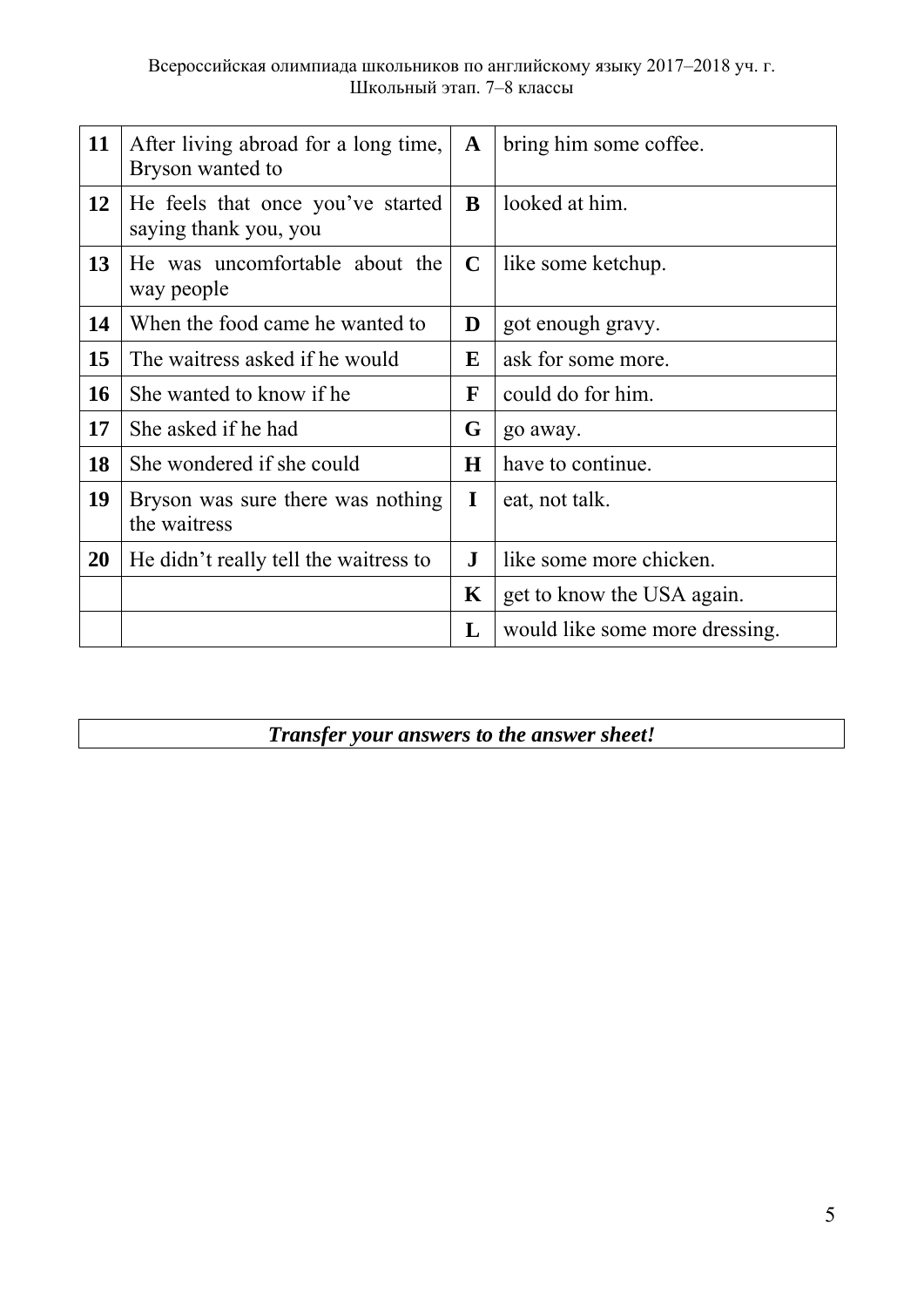## **Part 3**

#### **Use of English**

#### **Time: 30 minutes (40 points)**

#### **Task 1**

*For questions 1–8, read the text below. Use the word given in capitals at the end of each line to form a word that fits in the space in the same line. There is an example at the beginning (0).* 

#### **Nothing to Match It!**

| There's nothing to match the $(0)$ warmth and cosiness of a     | <b>WARM</b>    |
|-----------------------------------------------------------------|----------------|
| genuine $log$ -fire. The luxury and sheer $(1)$ of sitting back | RELAX          |
| and watching the progress of fire and flame is almost $(2)$ .   | <b>BELIEVE</b> |

| A log-fire appeals to all the senses. Yes, you can (3)<br>taste   | ACTUAL         |
|-------------------------------------------------------------------|----------------|
| of newly cut timber $-$ and then enjoy the<br>and smell the $(4)$ | FRESH          |
| sight and sound of the minor $(5)$<br>as it burns.                | <b>EXPLODE</b> |

| and the thing that makes it more<br>All of this is very $(6)$   | <b>DRAMA</b>  |
|-----------------------------------------------------------------|---------------|
| than ever is that one's feet are up and one's whole body<br>(7) | <b>ENJOY</b>  |
| is being bathed in tropical heat. It's a $(8)$<br>experience!   | <b>MARVEL</b> |

#### **Task 2**

*For questions 9–35, read the text below. Open the brackets and use the right form of the verb. There is an example at the beginning (0).* 

Isaac Newton  $(0 - so$  interest) was so *interested* in different problems that he became quite absent-minded. One day a gentleman  $(9 - \text{come})$  to see him, but he  $(10 - \text{tell})$  that Isaak Newton was busy in his study and that nobody  $(11 - \text{allow})$  to disturb him. As it  $(12 - be)$  dinner time, the visitor  $(13 - sit)$  down in the dining room (**14 – wait**) for the scientist. The servant came in and (**15 – place**) \_\_\_\_\_\_\_\_\_\_\_\_\_\_\_ on the table a boiled chicken under a cover. An hour (**16 – pass**) but Newton (17 – not appear) The gentleman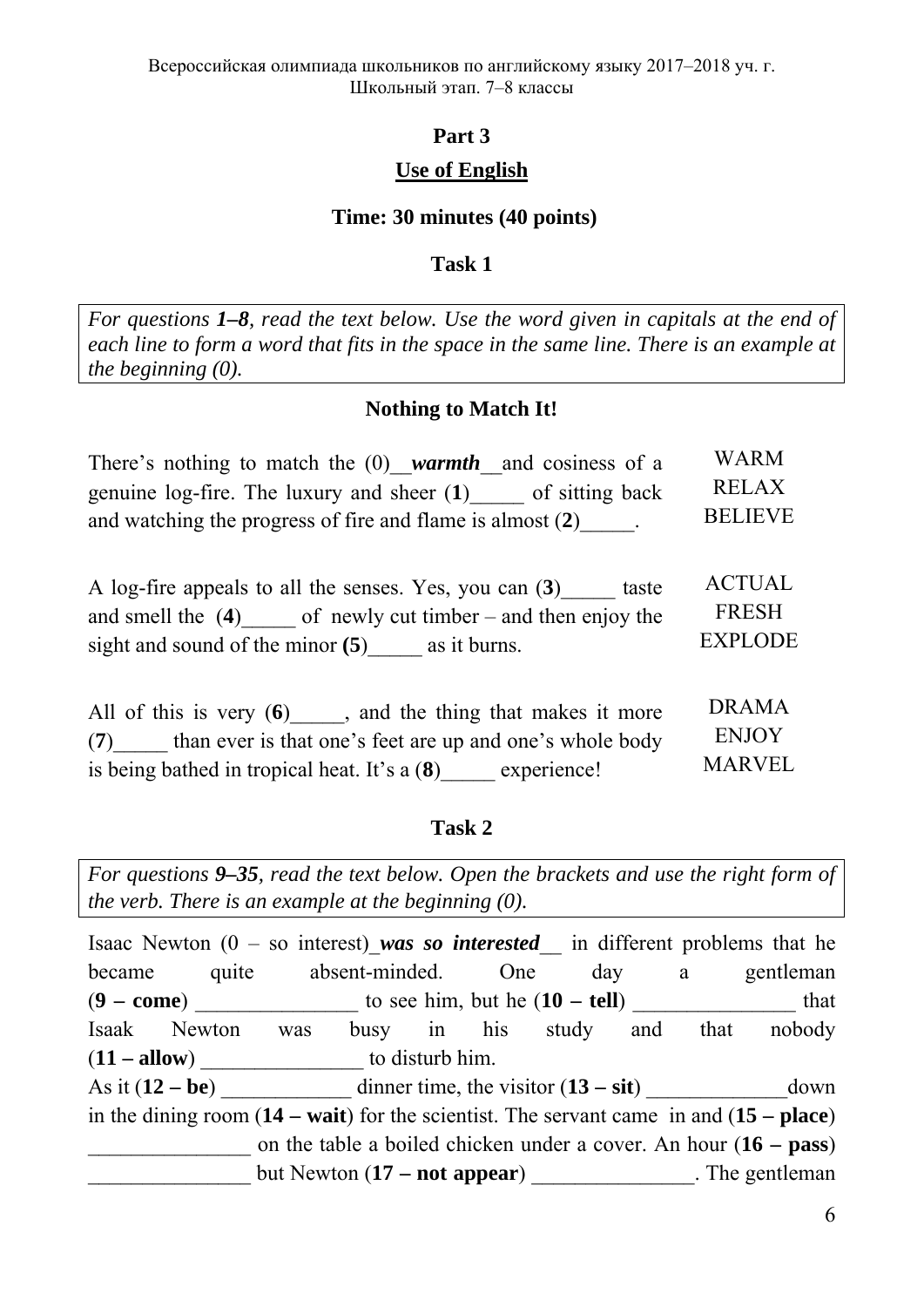Всероссийская олимпиада школьников по английскому языку 2017–2018 уч. г. Школьный этап. 7–8 классы

(**18 – feel**) \_\_\_\_\_\_\_\_\_\_\_\_\_\_\_ really hungry. After he (**19 – eat**) \_\_\_\_\_\_\_\_\_\_\_\_\_\_\_ the chicken, he (**20 – cover**) \_\_\_\_\_\_\_\_\_\_\_\_\_\_\_ up the skeleton. He (**21 – ask**) the servant to prepare another one for his master. Before the second chicken (**22 – cook**) \_\_\_\_\_\_\_\_\_\_\_\_\_\_\_, however, the scientist  $(23 - enter)$   $\qquad \qquad$  the room and  $(24 - apologiste)$ for his delay. Then he added, "As I (**25 – feel**) \_\_\_\_\_\_\_\_\_\_\_\_\_\_\_ rather tired and hungry, I (**26 – hope**) \_\_\_\_\_\_\_\_\_\_\_\_\_\_\_ you (**27 – excuse**) \_\_\_\_\_\_\_\_\_\_\_\_\_\_\_ me a little longer, while I (**28 – take**) \_\_\_\_\_\_\_\_\_\_\_\_\_\_\_ my dinner, then I (**29 – be**) \_\_\_\_\_\_\_\_\_\_\_\_\_\_\_ at your service." With these words he (**30 – lift**) the cover, and without emotion  $(31 - turn)$ round to the gentleman and  $(32 - say)$  \_\_\_\_\_\_\_\_\_, "See how strange scientists (**33 – be**) \_\_\_\_\_\_\_\_\_\_\_\_\_. I quite (**34 – forget**) that I (**35 – dine**) \_\_\_\_\_\_\_\_\_\_\_\_\_\_\_ already."

## **Task 3**

*Match two halves of Mark Twain's quotes from his world-known stories 36–40 and A–F. There is an example for you.* 

Example:  $\theta$  – *B* 

| $\boldsymbol{\theta}$ | Good friends, good books, and a<br>sleepy conscience: |              |                                                          |
|-----------------------|-------------------------------------------------------|--------------|----------------------------------------------------------|
| 36                    | If you tell the truth,                                | $\mathbf{A}$ | you don't have to remember<br>anything.                  |
| 37                    | 'Classic' – a book which people<br>praise             | $\bm{B}$     | <i>this is the ideal life.</i>                           |
| 38                    | A lie can travel half way around the<br>world         | $\mathbf C$  | the man who cannot read.                                 |
| 39                    | Never put off till tomorrow                           | D            | what may be done the day after<br>tomorrow just as well. |
| 40                    | The man who does not read has no<br>advantage over    | E            | and don't read.                                          |
|                       |                                                       | F            | while the truth is putting on its<br>shoes.              |